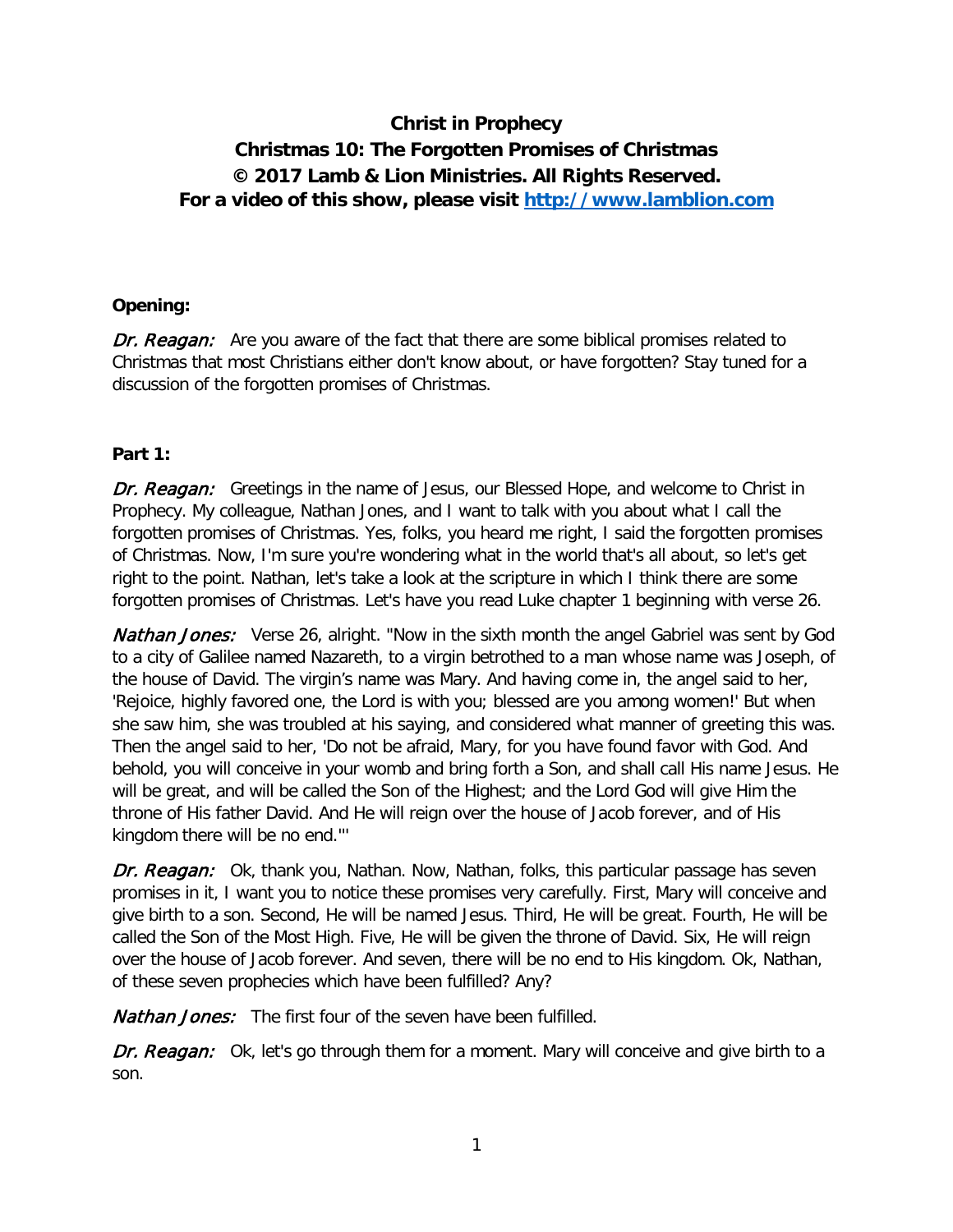**Nathan Jones:** Well that's obvious the virgin birth happened, Jesus was born. Mary did have a son. Second that His name would be Jesus and that is Yeshua in Hebrew which means the salvation of God.

Dr. Reagan: And that was His name.

**Nathan Jones:** That was His name.

Dr. Reagan: Alright, what was the third one?

**Nathan Jones:** The third one would that He would be great. Now, history certainly attests that right? After all our whole calendar system is based on the birth of Jesus Christ.

Dr. Reagan: That's right, we measure time from Jesus.

**Nathan Jones:** Right, even we can change it to CE and--

Dr. Reagan: Which is one of the reasons I believe the book of Daniel reveals that the Antichrist is going to change the calendar in the end times because he doesn't want it referring to Jesus.

**Nathan Jones:** Well, like I was saying the Humanists can try to get rid to AD and BC but the Antichrist is going to get rid of any reference to Jesus birth.

Dr. Reagan: Right. Ok, the fourth one, He'll be called the Son of the Most High which means He would be called the Son of God.

**Nathan Jones:** Yes, He would be the Son of God and God in the flesh. That He resurrected from the dead proves His divinity.

Dr. Reagan: And He claimed that, that He was God in the flesh.

**Nathan Jones:** He and the Father are one.

Dr. Reagan: Ok, that leaves us three. The three that are left are: He will be given the throne of David, He'll reign over the house of Jacob forever, and they'll be no end to His kingdom. Now what about those three, have they been fulfilled like the first four?

**Nathan Jones:** They have not. They still have a future fulfillment, a future literal fulfillment to be specific.

Dr. Reagan: So, you're saying that one day Jesus will sit on the throne of David in Jerusalem?

**Nathan Jones:** Right. Now some people say that He ascended into Heaven and He sits on the throne of God. But the throne of God, and the throne of David is different.

Dr. Reagan: Yes.

**Nathan Jones:** The Throne of David is in Jerusalem.

Dr. Reagan: Yes, the scriptures always make it clear that the throne of David is one place, and one place only Jerusalem. And that He's sitting by His Father's right hand, on His Father's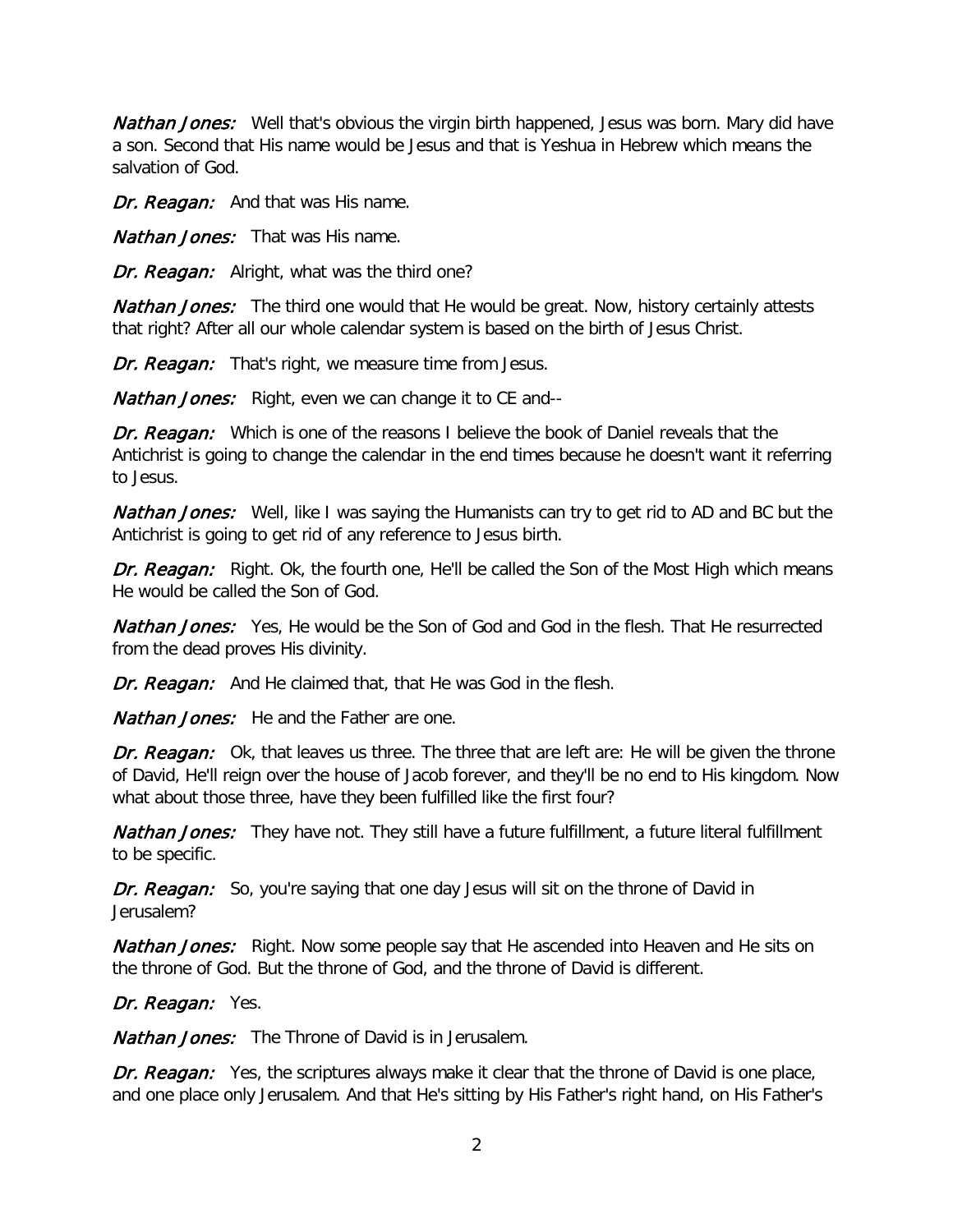throne. But He speaks about the fact that one day He will come and sit on His throne, just as He sat on His Father's throne. And it says He'll reign over the house of Jacob forever. And He's certainly not ruling over that house right now, they're in rebellion to Him, because the house of Jacob is the Jewish people.

**Nathan Jones:** Right. Right. When Christ sets up His kingdom the Jewish people will even have His name inscribed on their bells and pots they, all of them will know Jesus if they don't know Him now.

Dr. Reagan: And that is certainly not fulfilled now. Well, that leaves us with these three that are unfulfilled. But you know Nathan the thing about it that's interesting is that both the Catholic Church, and the majority of all Protestant denominations argue that those three have been fulfilled. They argue that those three were fulfilled symbolically, spiritually, in the Church. And that the house of Jacob is the Church, and not the Jewish people. And that Jesus is reigning on the throne of David right now over the Church, and therefore all of these prophecies have been fulfilled. What is your response to that?

**Nathan Jones:** Well, why would the first four be literally fulfilled, and then the last three be symbolically fulfilled? How do you symbolically fulfill Isaiah 24:23, "Then the moon will be disgraced, And the sun ashamed; For the Lord of hosts will reign on Mount Zion and in Jerusalem and before His elders, gloriously." You've been to Jerusalem over 40 times have you see Jesus reigning from Jerusalem?

Dr. Reagan: Well, you know if you're going to say that-- well first of all the point you made is a very good one. The first four were fulfilled literally, exactly what they meant.

## Nathan Jones: Oh, yeah.

Dr. Reagan: Why should we shift gears when we get to the last three and say, "Oh, well those don't mean what they say?" Those have been fulfilled symbolically and spiritually in the Church. You know I grew up in a church that taught me that. From the time I can remember the first 30 years I was going to church I was taught the Bible means exactly what it says from beginning to end, unless it is talking about the future. In which case it never means what it says, you have to spiritualize it. But, Nathan, if you spiritualize Scripture, and spiritualize prophecy then how can you ever know when it was fulfilled?

**Nathan Jones:** You don't. You have to make up your own meanings, and that is the great fallacy with spiritualizing the Bible, you become god. You decide what is true and what is false, and that is heretical.

Dr. Reagan: Well, it sure is.

Nathan Jones: I mean it really is.

Dr. Reagan: But it is so convenient when you can just say, "Well, it doesn't really mean this, or it really doesn't mean that." You take for example the book of Revelation says that the Millennium is going to last a 1,000 years and it says that some six times, over and over, and over, and over. And people say, "Well, that doesn't really mean a 1,000 years. It just means a long period of time." So you know the Millennium started back when Jesus was on the cross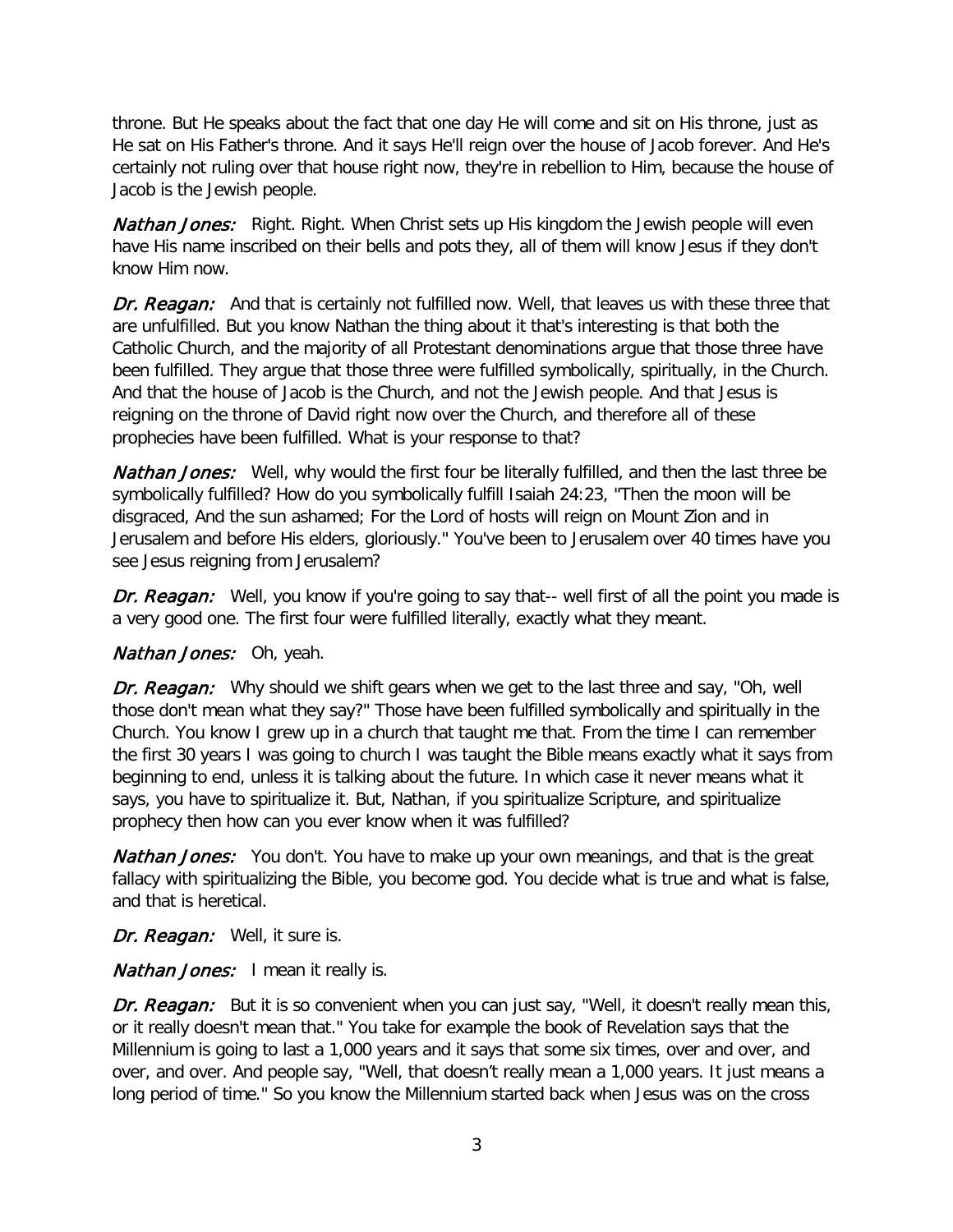and it is going to continue until He returns. But a 1,000 years doesn't mean a 1,000 years. But the thing that is interesting is that when you go to Old Testament prophecy, and for example Daniel discovered the scroll of Jeremiah that said the captivity was going to last 70 years and they were in the 69th year, he didn't say, "Oh, well, you know 70 years, never means 70, Bible prophecy never means what it says that could be 7,000 years or 700 years or it could just mean anything." No, he took it to mean 70 years.

**Nathan Jones:** Well, Isaiah 40:4-5, "Every valley shall be exalted and every mountain and hill brought low; the crooked places shall be made straight and the rough places smooth." And you read in the Tribulation about a number of earthquakes that flatten the mountains and raise the valleys. So, that the Millennial Kingdom will be a lot of plains and Jerusalem will be raised up as the highest mountain. Now, that is a physical description of the land. How do you spiritualize geography?

**Dr. Reagan:** Well, it happens. I've read people who have spiritualized it because there is this obsession with spiritualizing anything that has to do with the future, because there is a rejection really of what the Bible teaches about end times. Well, folks, those who take the position that the last three promises made to Mary have been fulfilled spiritually in the Church are what we call Amillennialists; these are the people who argue that there is not going to be any future reign of Jesus on this earth because we are living in the Millennium right now. That's right they argue that we are living in the Millennium now. In just a moment were going to take a look at this Amillennial viewpoint in detail.

## **Part 2:**

Dr. Reagan: Okay, folks, let's get right to the issue. The Amillennial viewpoint, the one that is held by the Catholic Church and by the majority of Protestant denominations maintains that we are living in the Millennium right now. Well, what about it, Nathan, are we living in the Millennium right now?

**Nathan Jones:** I think you only have to read the Bible about the Kingdom of Christ to realize that we are not living in the Kingdom of Christ, or in other words the Millennial Kingdom right now. Especially Ezekiel chapter 40-48 describes a much larger Jerusalem, it describes a Millennial Temple that would actually cover the city of Jerusalem today. It talks about a river that flows out of Jerusalem into the Dead Sea and into the Mediterranean Sea. And that the Dead Sea is alive, people are fishing in the Dead Sea. I've been to the Dead Sea, it is dead.

Dr. Reagan: Well, I'm afraid you just don't understand Bible prophecy, Nathan because those who have an Amillennial viewpoint say that that description of the future Temple which it goes into great detail.

## Nathan Jones: Great detail.

Dr. Reagan: That is simply a description of the Church. And that that river that is flowing out is the proclamation of the Gospel to all the world. And as it hits the Dead Sea and the Dead Sea become alive, that is talking about how the Gospel transforms the life of an individual.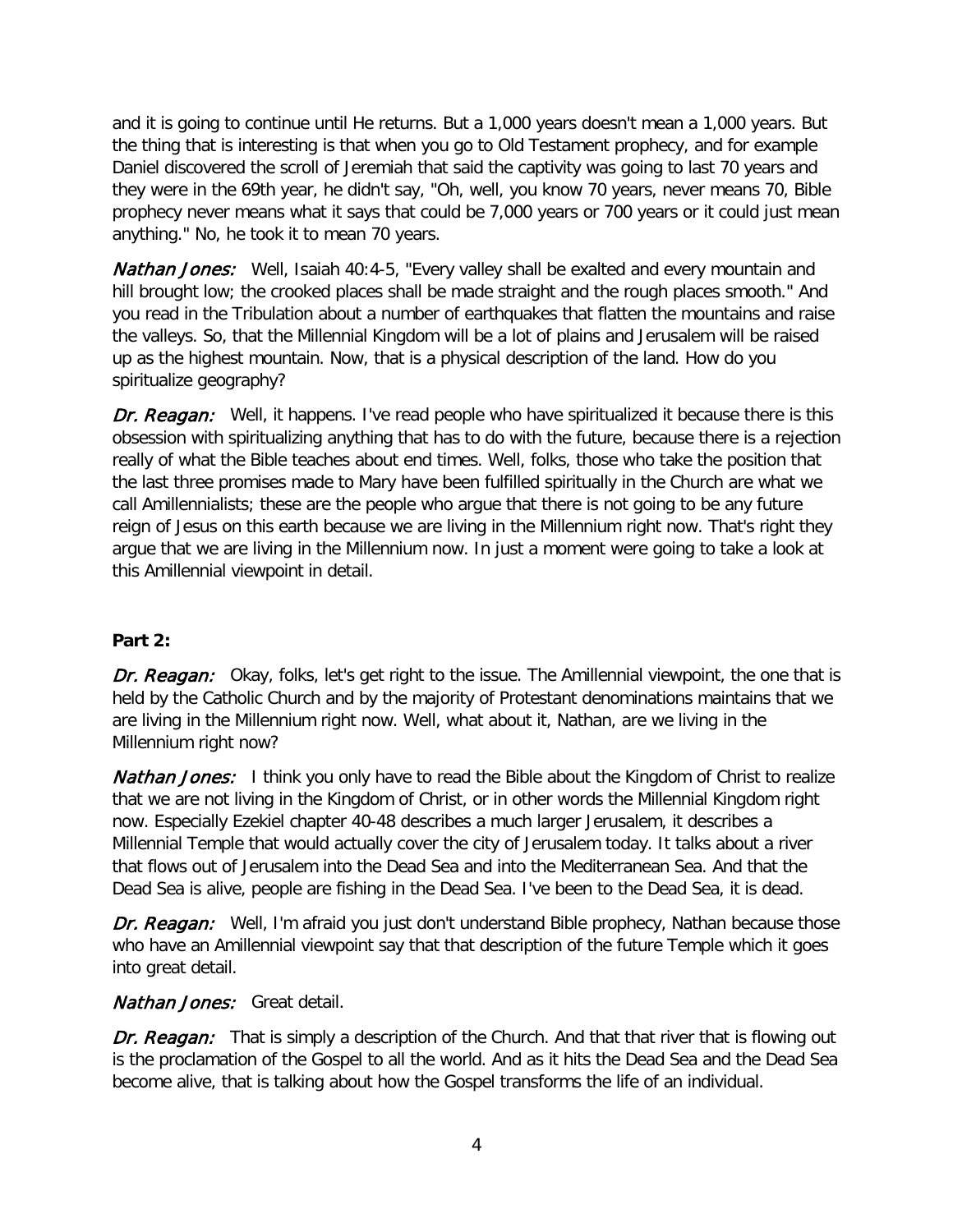**Nathan Jones:** Well, why would the Gospel need to go out when in the Millennial Kingdom everybody knows Jesus? The whole world has the knowledge of Jesus because Jesus is ruling from Jerusalem and all the nations go up and visit Him once a year, and if they don't the rain is held back. Now, I don't know about you but I don't go to Jerusalem once a year to visit Jesus, He's not there.

Dr. Reagan: Well, it's just that when you interpret prophecy the way Amillennials interpret it, it just becomes meaningless. I mean here is a description of the future Temple in great detail. Great detail. And to just simply say oh, no, that is just a reference to the Church. Well, God knows how to communicate, He wants to communicate. You don't have to have a PhD in hermeneutics to understand God's Word. You have to have the Holy Spirit to understand it in depth.

Nathan Jones: How do they explain then that Satan will be bound in a pit for a 1,000 years? Because if no one is being deceived--

Dr. Reagan: Oh, that is very simple Nathan, you just don't understand how to interpret prophecy in a spiritualized way.

Nathan Jones: Ok, help me, put my spiritual eyes on.

Dr. Reagan: What happened is that as a result of the death of Jesus on the cross a believer today receives the power of the Holy Spirit and that binds Satan.

Nathan Jones: Oh, what about Jesus landing on the Mount of Olives and splitting it into two? I've been to the Mount of Olives it is not split in two. When He comes back it is supposed to be split in two.

Dr. Reagan: Well, again one of the greatest theologians of the 20th Century explained that. Nathan is talking here folks about a prophecy that is in Zechariah chapter 14 that says Jesus is going to come back to the Mount of Olives, and when His foot touches it is going to split. And his position was well the Mount of Olives stands for the human heart, and the return of Jesus is just simply you receiving Jesus as your Lord and Savior. And when His foot--when you do that your heart splits in contrition and the enemy forces around your heart are destroyed. You just don't have the imagination that is necessary for symbolic interpretation.

**Nathan Jones:** Well, the problem is though as I look at the First Coming prophecies, and they were all fulfilled literally, these don't make any sense if we take a literal interpretation of the Bible.

Dr. Reagan: Well, that is a good point, Nathan. And I just want to emphasize that point because, again, I grew up in a church that told me Second Coming prophecies never means what it says. And then one day when I was probably about 30 years old I finally started reading the Minor Prophets, that you're an expert on. And I got over to the book of Zechariah and started reading it and it has just one prophecy after another, after another concerning the First Coming of Jesus and they were all literally fulfilled.

**Nathan Jones:** Yes, all of them.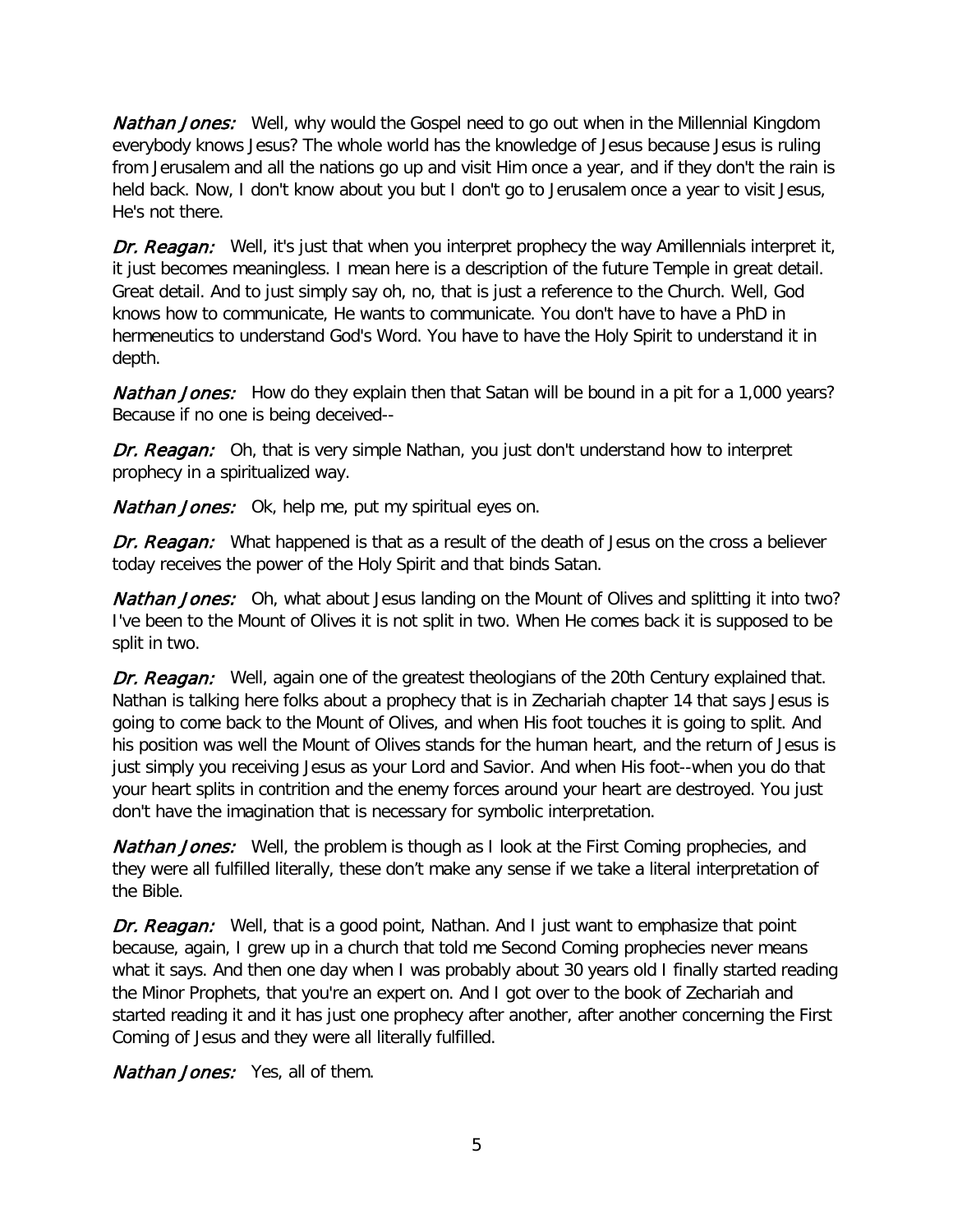Dr. Reagan: It says for example He is going to come into Jerusalem on a donkey. He'll be hailed as a king. That He'd be betrayed. Betrayed by a friend. Betrayed for 30 pieces of silver. He'd be lifted up. He'd be pierced. And it suddenly occurred to me you don't have to be a rocket scientist that if all the First Coming prophecies in the book of Zechariah meant what they said, the Second Coming prophecies must mean what they say.

**Nathan Jones:** And thank goodness because I don't know about you but living in this time period is not the Millennial Kingdom. This is not how I want to see Jesus Christ ruling and reigning on earth, with wars all over the planets and riots.

Dr. Reagan: Well, people go to the book of Revelation, Christians do to read about the Millennium well that's not where you read about the Millennium.

## **Nathan Jones: Right. Correct.**

Dr. Reagan: Most Christians don't read the Old Testament, they don't know the Old Testament. You want to find out folks about what the Bible says about the Millennium what you do is you go to the Old Testament and you find out about it in great detail. The only information we have in the New Testament that is additional is the information that the Millennium is going to last 1,000 years. But if you go to the book of Isaiah and the book of Isaiah is full of dreams, and visions, and words of the Lord concerning. And it says that peace, righteousness, and justice will flood the earth as the waters cover the sea. Do we see peace, righteousness, and justice flooding the earth today?

**Nathan Jones:** No, not at all. Or what about the animals where the child can play in the vipers, the ox--the lion is eating straw like the ox. You've got the wolf lying down with the lamb, maybe not the lion with the lamb, but the wolf with the lamb. In other words it is a time of peace or the people taking their swords and beating them into plowshares. We're always on the verge of a major war.

**Dr. Reagan:** What you have to do is spiritualize every bit of that to arque that we are living in the Millennium now. You know I have a friend Arnold Fruchtenbaum, you know Arnold he's spoken at our conferences. He's a Messianic Jew. And Arnold one time was giving a talk about the Millennium and he said, "You know I just can't understand these folks talk about we're living in the Millennium right now," he said, "I don't like to say this if I'm living in the Millennium right now I'm living in the slum area." Because I mean it talks about peace, righteousness, and justice flooding the earth. And we have anything in the world but that today.

**Nathan Jones:** I know. I know. And it's sad that those who purposely, now I think like you said growing up you probably didn't know better, right? Because you were taught that and that is what you were meant to believe. But I think when you actually start reading the Bible and taking it for its literal interpretation all of a sudden that Amillennialism falls away, and you can take it as the wonderful promises that the Millennial Kingdom offers.

Dr. Reagan: Well, I remember when I was only 12 years old I had my first confrontation. I was just flipping one day through the scriptures, and I grew up what was called a New Testament church, we never studied the Old Testament. So I am flipping over there and I find Zechariah 14, and it says that when the Messiah comes He comes to the Mount of Olives, foot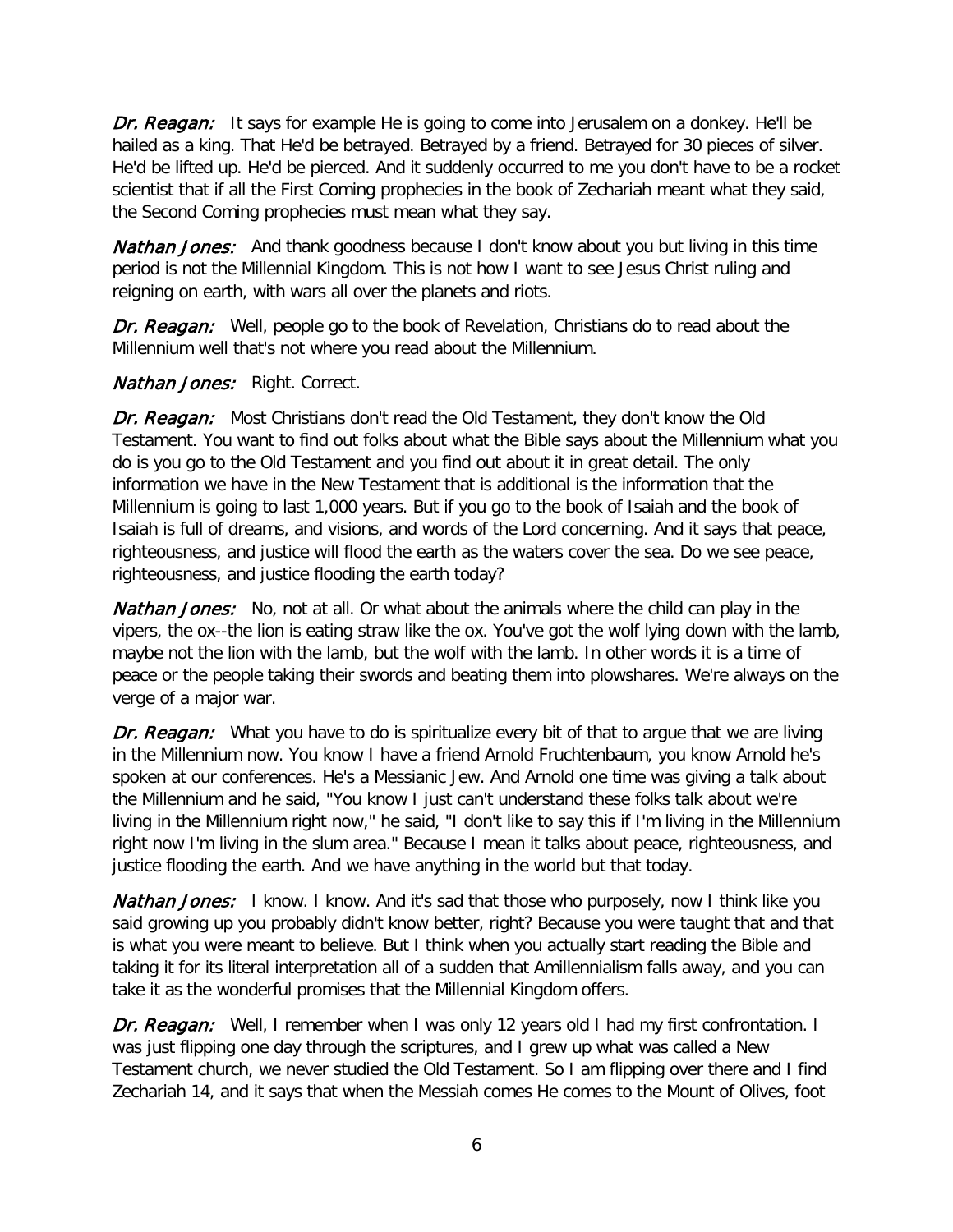touches the mountain splits in half, speaks a supernatural word, Antichrist and his forces destroyed. And it says in verse 9, "On that day He will become King over all the earth." And I thought this is amazing because every sermon I had ever heard said that there is not one verse in the Bible that even implies that the Messiah will ever put His foot on this earth again. So, I got my Bible and I went to see my preacher. And I sat down with him. I'm only 12 years old and I'm scared to death. And I said, "You know you say there is not a verse in the Bible that says that the Lord will ever put His foot on the earth again. What about Zechariah 14?" And I remember he turned over there and he read it, and he read it and I thought he was never going to say anything. And he kept reading it, and reading it and finally he looked up and he put his finger in my face and said, "Son, I want to tell you something I don't know what this means, but I'll guarantee you one thing it does not mean what it says." Well, I thought hey, I thought the Bible meant what it said from beginning to end. But that is what people do when they start playing games with it. You know I believe, and I put out a video about this called, "The Beginning and the Ending." But it is a video about how the two areas of the Bible that are most abused are the beginning and the ending. The beginning is spiritualized saying, oh, well, it wasn't six days of Creation it was 6 million years, or 6 billion years, or whoever knows what. But it certainly was not six days. And the ending all spiritualized. If you start out spiritualizing you're probably going to end up spiritualizing.

Dr. Reagan: And then you don't believe anything in the middle.

**Nathan Jones:** Well and then if, you know, if the beginning doesn't mean what it says, if the ending doesn't mean what it says then how do I know that the story of the resurrection is true? I mean, you've got to take God's Word to mean what it says. And it is just simple plain sense meaning, and not apply the imagination to say, "Well, no, it means a 1,000 different things than what it says."

Dr. Reagan: Why do believe that some people want to deny Jesus His Millennial Kingdom? That He just comes back, we all go to Heaven and history is over.

**Nathan Jones:** Well, I think one of the reasons is because the Bible indicates that it is going to be a Kingdom where He is going to fulfill all of His promises to the Jewish people.

## Dr. Reagan: Oh, ok.

**Nathan Jones:** So, He is going to reign in Jerusalem. David is going to reign over Israel in His glorified body. The law of God will go forth to all the nations through the Jewish people. People will come to Jerusalem to celebrate Jesus. And Jesus is going to fulfill all of His promises to the Jewish people. That is what the Bible teaches. Well, if you don't believe that God still loves the Jewish people, if you believe God has washed His hands of them and has no purpose left for them. And that they have been completely replaced by the Church, then you cannot believe what the Bible says about the end times and about the Jewishness of the Kingdom that Jesus is coming to establish.

Dr. Reagan: Because the Jewish people will be a priestly people during the Millennial Kingdom, right?

**Nathan Jones:** That's right.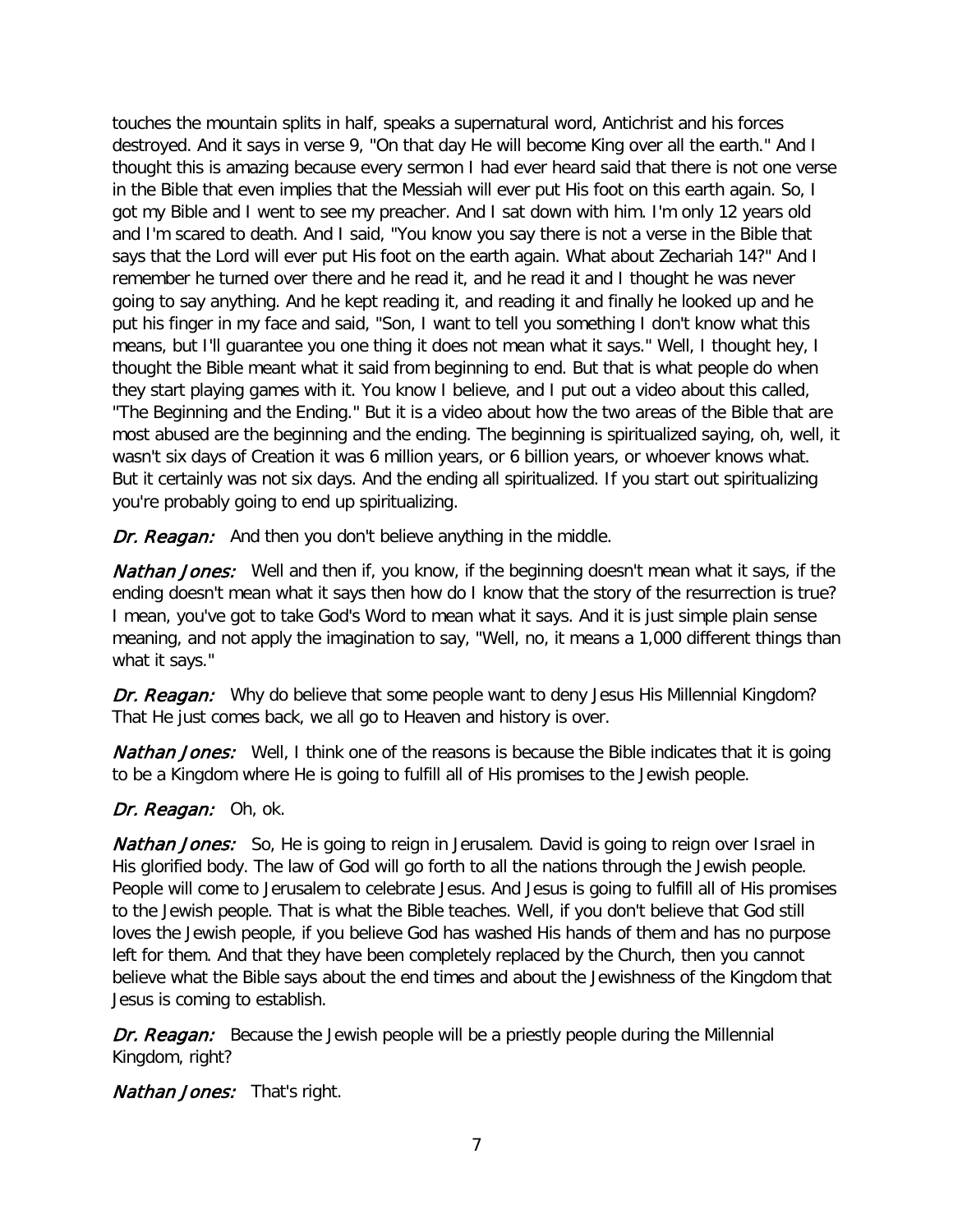Dr. Reagan: They'll be esteemed and honored among the nations.

**Nathan Jones:** And these will be people who are believers in Yeshua.

Dr. Reagan: Yeah, they are believers, they are not unbelievers, believing Jews.

**Nathan Jones:** Yeah, they're believers. And but the majority of professing Christians in the world today, both Catholic and Protestant are into what's called Replacement Theology, and therefore they argue that God has washed His hands of the Jewish people. He has no purpose left for them. That they are Christ killers. That the Church has replaced the Jewish people. And it wasn't until the early 1800's when Dispensational Theology was developed that people began to argue, oh, no, no God still loves the Jewish people, all you have to do is read Romans 9-11 which says over, and over, He loves them, He still has a purpose for them. He's still going to bring a great remnant to salvation, which is going to occur at the end of the Tribulation. He has not replaced them with the Church, and that one day He's going to fulfill every promise He has ever made to them. Instead those in Replacement Theology say, oh, no, all those promises have been transferred to the Church. Well, if those promises don't mean what they say, and if they really were promises to the Church and not the Jewish people how do we know God is going to fulfill the promises He's made the Church? Because He's made a lot of promises to us.

#### Dr. Reagan: Yes, that could backfire.

Nathan Jones: Well, absolutely. You could say, well He doesn't really mean those, they are really promises to somebody else. No, they are promises to us. There are promises to the Jews that He is going to fulfill. There are promises to the Church that He is going to fulfill. And I believe God is faithful. I believe He will fulfill every promise He has made, and one of those is Jesus is coming to reign in glory, and majesty from Mount Zion in Jerusalem. And the whole world is going to be flooded with peace, righteousness, and justice as the waters cover the sea.

Dr. Reagan: Amen. So Amillennialism robs the Jewish people their position, and in turn ends up robbing Jesus of His victory, and then the Church our victory through Christ.

## **Part 3:**

Dr. Reagan: Welcome back folks to our discussion of the forgotten promises of Christmas. Forgotten because of the error of symbolic interpretation. Folks, Nathan has recently produced a very interesting and entertaining video about the danger of interpreting Bible prophecy symbolically and I'd like to share it with you at this point.

## **Inbox Video: Should Bible Prophecy Be Interpreted Literally or Symbolically?**

Hello, I'm Eschatologist Nathan Jones, and here at Maranatha Labs, we research day and night to fight the deadly disease known as Symbolically. Those infected with this inhibitive condition are at first difficult to spot, for they look like any other Christian. Show them a symbol out of everyday life, and they can identify it with ease. But, show them a symbol taken from the Bible, particularly Bible prophecy, and the Bible translation portion of their brains are quickly overcome by Symbolically. When it comes to the interpretation of the Bible, patients with this debilitating affliction often struggle over the question: Should Bible Prophecy Be Interpreted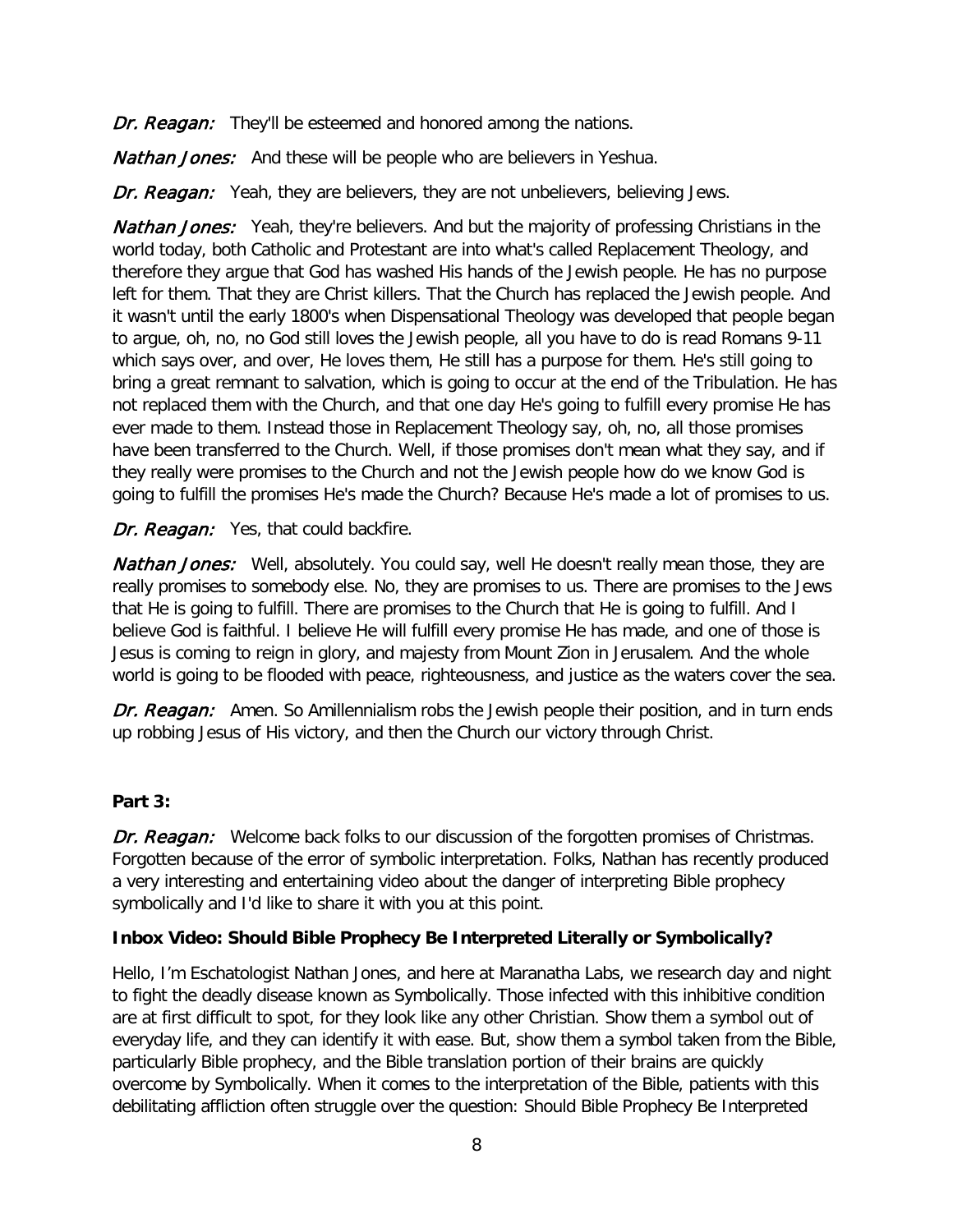Literally or Symbolically? In 9 out of 10 cases, those afflicted with Symbolically will intentionally spiritualize the Scriptures, choosing whatever interpretation that suits their fancy, and then argue automatically that the plain sense meanings found in the Bible are not their true meanings.

90% of those suffering under this inhibitive interpretive condition may experience:

1. A disturbing inability to believe that God knows how to communicate.

2. Compulsive desires to strip Bible verses away from their context.

3. Sudden spasms of detective work, searching for hidden meanings.

4. Manic mythologizing of the Genesis Creation and Revelation end times accounts.

5. And, delusions of grandeur, playing God by deciding what the Bible truly does or does not mean.

If you are suffering from Symbolically, there is hope. Ask your local Eschatologist about the fast acting Golden Rule of Interpretation. Yes, the Golden Rule of Interpretation is the cure that will guide you to a literal interpretation of the Bible. Just generously apply this motto every single time you read the Bible – "If the plain sense makes sense, don't look for any other sense, lest you end up with nonsense." And you, too, will be cured from spiritualizing Scriptures.

Once you've started implementing the Golden Rule of Interpretation, keep the Bible study portion of your brain healthy by applying the following eight treatments:

1. The Right Approach: Always approach the Scriptures with a childlike faith and an honest heart.

2. Be Filled By God's Spirit: Before you open your Bible, ask the Holy Spirit to provide clear understanding.

3. The Inspiration of Scriptures: Because God Himself inspired the writers of the Bible, accept the truth that what they wrote must be without error.

4. Plain Sense Symbols: Let the Bible be its own best interpreter as to the meaning of its own symbols.

5. Context, Context, Context: Meanings of words in the Bible should always be determined by their context.

6. The Principle of Searching: All verses on a particular topic should be searched out, compared, and then reconciled. Never hang a doctrine on one isolated verse.

7. The Problem of Prefilling: Allow that some Bible prophecies are prefilled in symbolic type first before being completely fulfilled later on.

8. Telescoping Prophets: Understand that prophets often looked into the future and saw a series of prophetic events, not realizing they'd be separated by long time intervals.